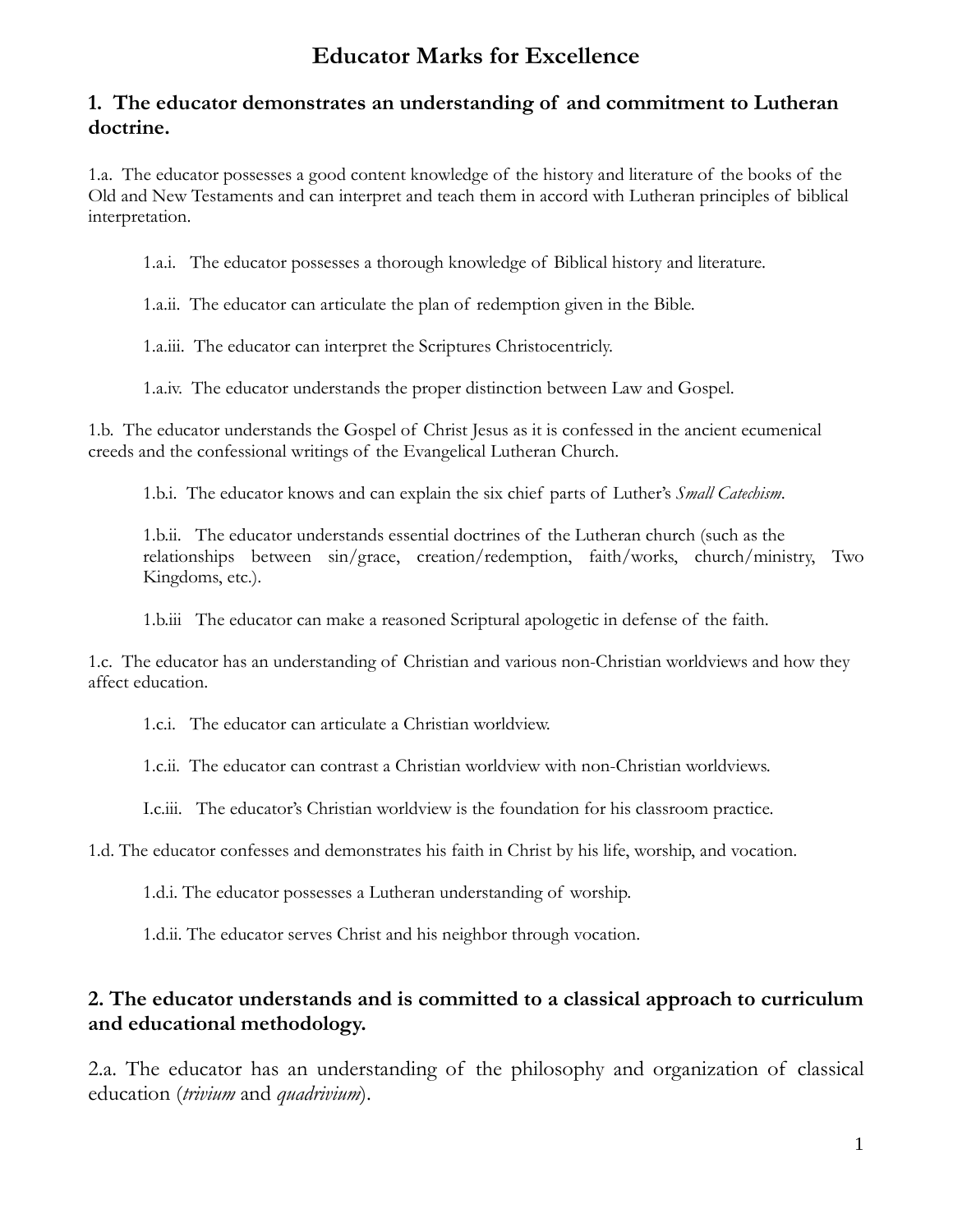2.a.i. The educator possesses the basic language and math content knowledge.

2.a.ii. The educator plans classroom instruction to emphasize contributions of Western civilization and classical languages (i.e., Latin, Greek, Hebrew).

2.a.iii. The educator provides academically challenging age-appropriate content for the *trivium* and *quadrivium* for all students.

2.b. The educator practices classical educational methodology.

2.b.i. The educator utilizes methodologies at the grammar level such as direct instruction, lecture, questioning, memorization, and repetition.

2.b.ii. The educator utilizes methodologies at the logic level such as dialog and debate, guiding students to analyze contrasting viewpoints and organize information.

2.b.iii. The educator utilizes methodologies at the rhetoric level equipping students to apply knowledge and research to solve problems and to communicate effectively through writing and speech.

2.c. The educator grows in knowledge and practice of classical education.

2.c.i. The educator pursues professional development in classical education through independent study, workshops, classes, conferences, and in-service events.

2.c.ii. The educator regularly updates his classroom resources and practices to better conform to classical model.

2.c.iii. The master educator promotes classical education by mentoring and/or presenting at workshops and conferences, and working with parents, the community, etc. (classical evangelism).

## **3. The educator effectively performs all administrative responsibilities in his position in a timely, efficient, and professional manner.**

3.a. The educator models and fosters good order in his classroom.

3.a.i. The educator ensures his students understand and adhere to the expected standards of conduct.

3.a.ii. The educator is consistent and respectful in applying appropriate discipline in accord with established standards.

3.a.iii. The educator models a neat and orderly workspace and requires the same of his students.

3.b. The educator provides well-structured, organized class instruction in a learning environment which reflects a classical and Christian emphasis.

3.b.i. The educator creates orderly, sequential lesson plans in accordance with curriculum guides